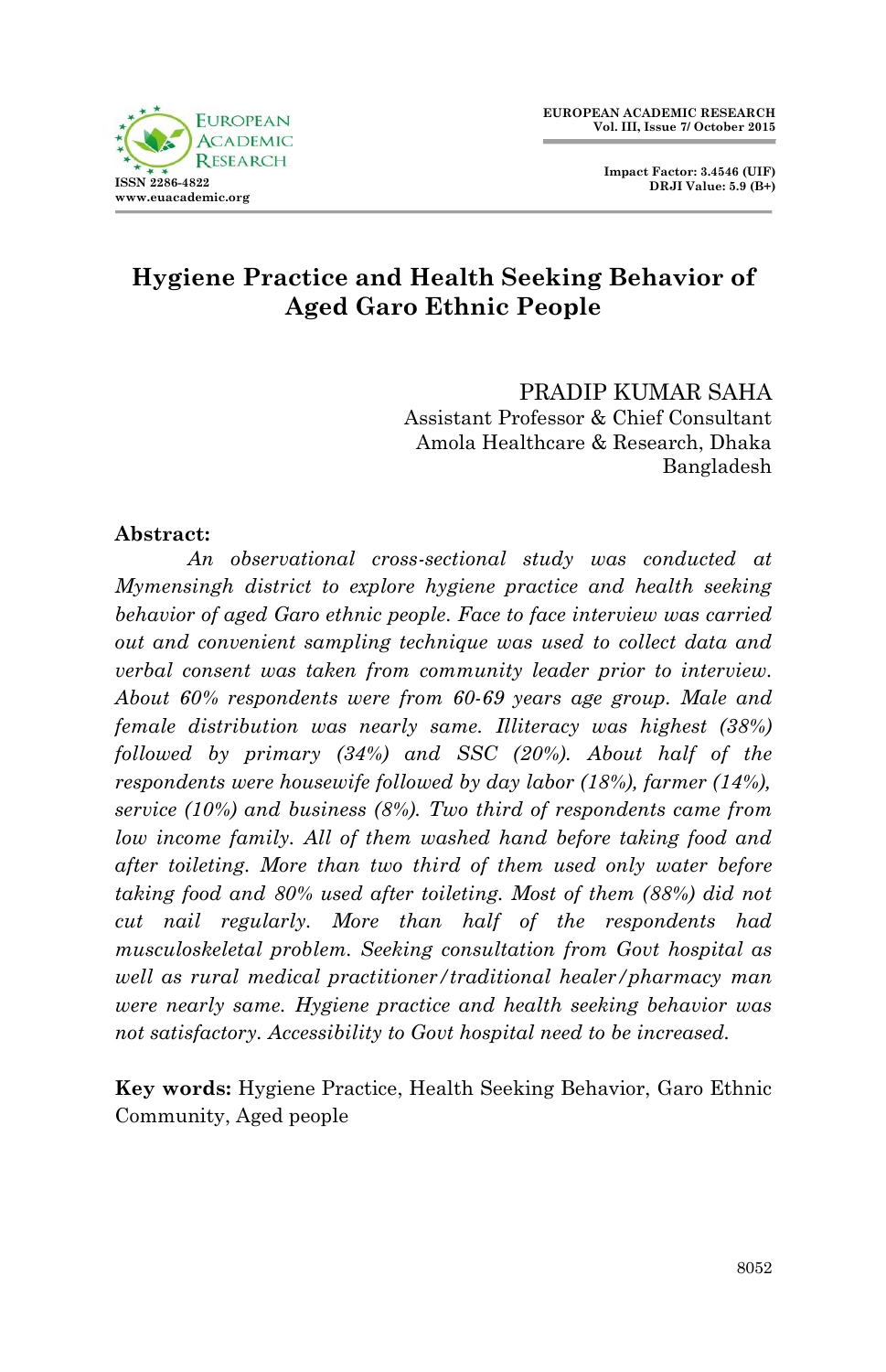## **INTRODUCTION**

Ageing is an ongoing physiological process. As mortality declining and improved public health interventions which result population ageing a worldwide phenomenon. During 2000-2030, the population of persons aged 60 years and above of the world has been projected to increase by about 550 million to 930 million, increasing from 6.9 to 12% worldwide and 6 to 12% in Asia [1]. Between the years 2000 and 2050, the world wide proportion of persons over 60 years of age is expected to become more than double, from the current 6.9% to 16.4% [2]. The Garos have a different socio-cultural tradition in comparison with that of mainstream society of Bangladesh. Their family pattern, marriage, inheritage laws, norms and values, food habits, dressing, housing structure, language, cultural and religious festivals etc are different from any other tribal community, and of course not consistent with the tradition of mainstream Bangladeshi common people [3]. Proper hand hygiene, the simplest infection prevention measure, can reduce outbreaks of pathogen transmission and food borne illness and also increase antibiotic resistance [4-5]. Therefore, the study was undertaken for the assessment of hygiene practice as well as health seeking behavior among ethnic communities which are primary and important steps for the formulation of any public health strategy of any community.

### **METHODOLOGY**

This was a cross-sectional survey conducted among conveniently selected 100 Garo ethnic aged people by door to door visit. First of all we took permission from local community leader by making him understand about objective of the study and then he guided us to search garo people. After introducing us we collected socioeconomic information by face to face interview. Questionnaires were checked each day after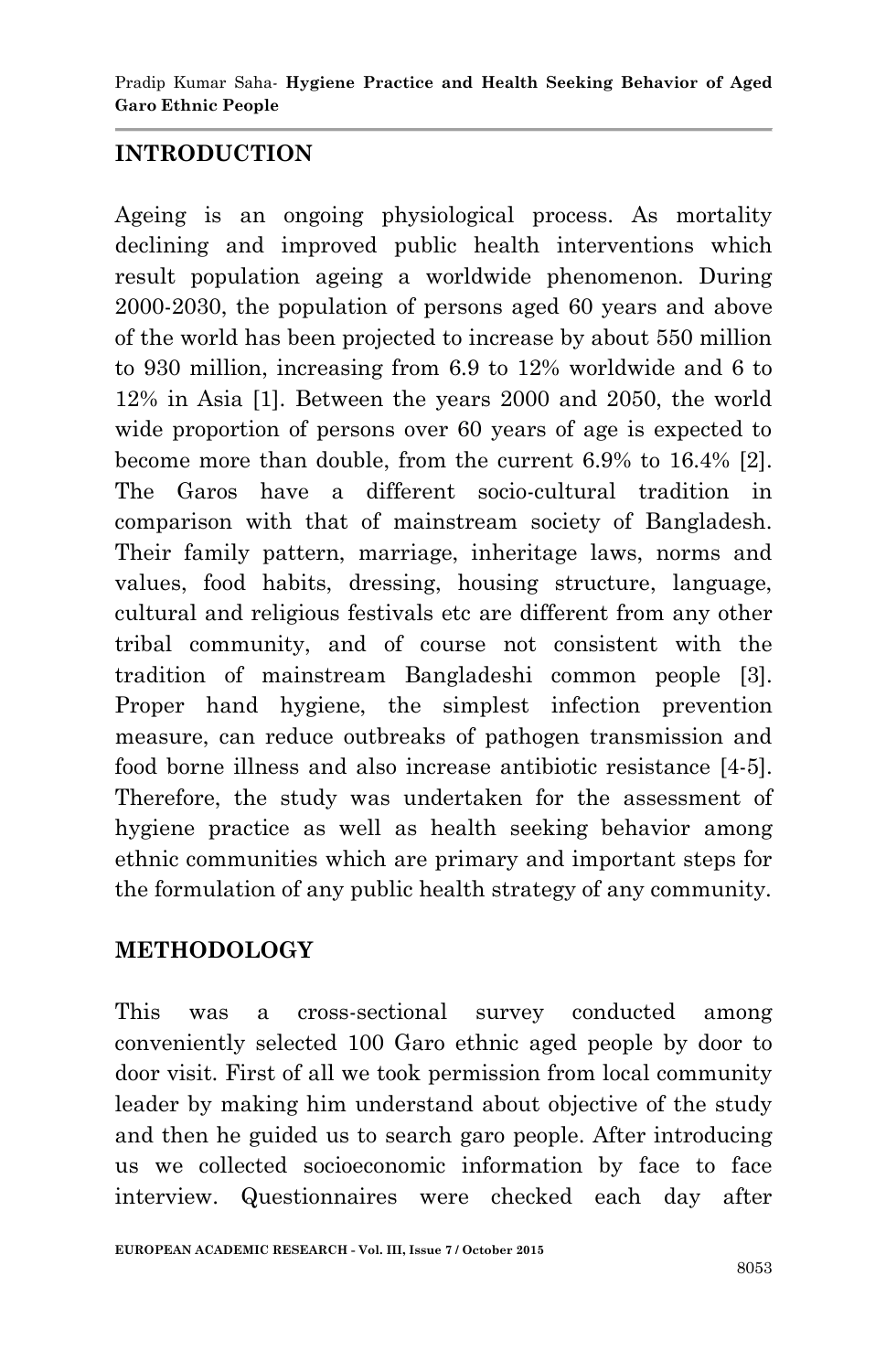interviewing and again these were carefully checked after completion of all data collection and coded before entering into the computer. To minimize the errors, after entering the data set into the computer, these are checked and resolved by correction. This was a self-funding study and no external fund was provided to carry out this study.

## **RESULT**

About 60% respondents were from 60-69 years age group followed by 38% from 70-79 years and 2% from  $\geq 80$  years. (Table 1) Male and female distribution was nearly same. (Figure 1) Illiteracy was highest (38%) followed by primary (34%) and SSC (20%). (Table 2) About half of the respondents were housewife followed by day labor (18%), farmer (14%), service (10%) and business (8%). (Table 3) Two third of respondents came from low income family. (Table 4) All of them washed hand before taking food and after toileting. More than two third of them used only water before taking food. About 80% used water only after toileting. Most of them (88%) did not cut nail regularly. (Table 5) More than half of the respondents had musculoskeletal problem. Seeking consultation from govt hospital as well as rural medical practitioner/traditional healer/pharmacy man were nearly same. (Table 6)

| Age group | Frequency | Percentage |
|-----------|-----------|------------|
| 60-69     | 60        | 60         |
| 70-79     | 38        | 38         |
| $\geq 80$ |           |            |
| Total     | $100\,$   | $100\,$    |

**Table1. Age group of respondents**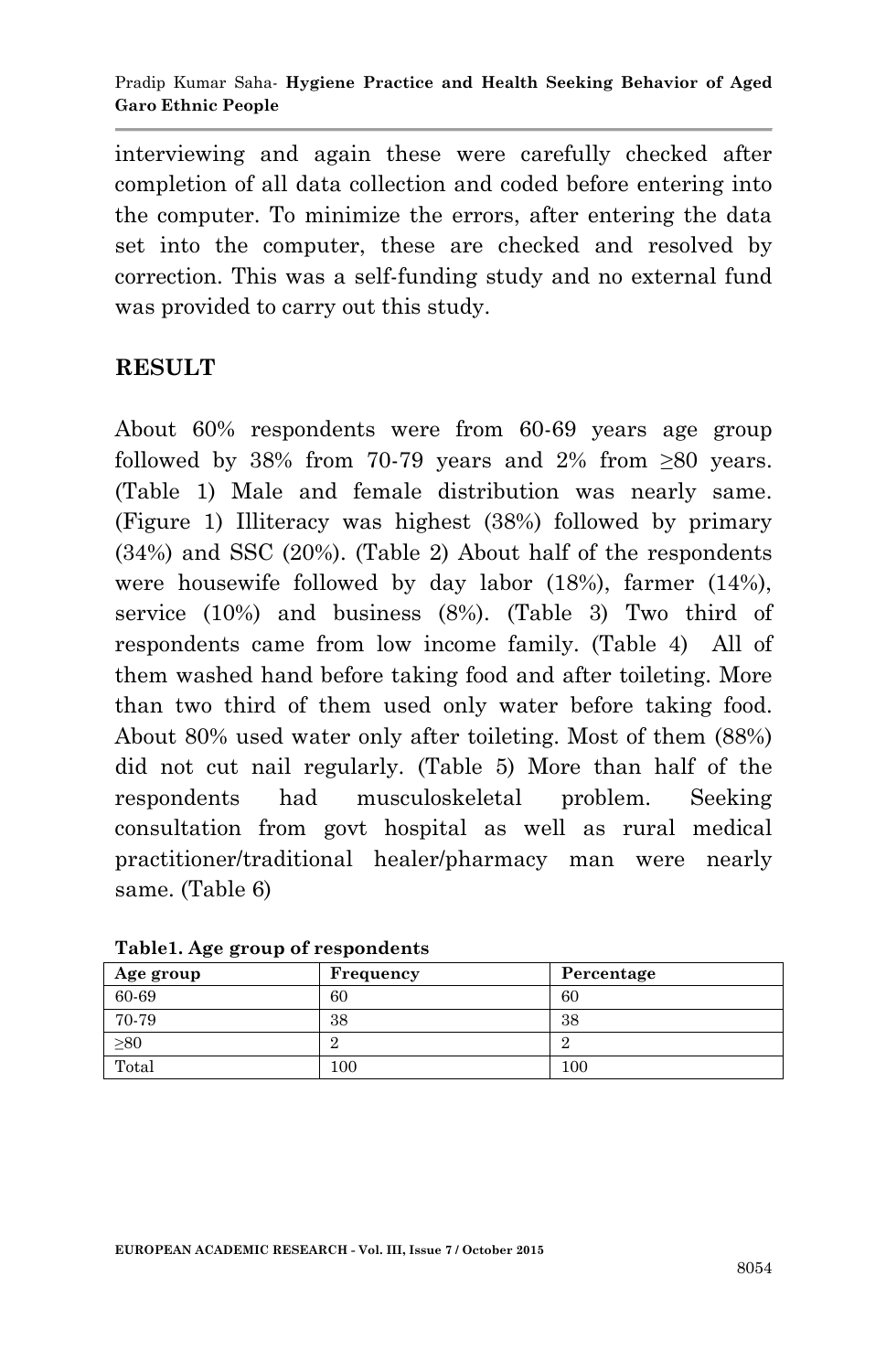

**Figure1. Gender distribution**

|  | Table 2. Educational status |  |
|--|-----------------------------|--|
|--|-----------------------------|--|

| Education    | Frequency | Percentage |
|--------------|-----------|------------|
| Illiteracy   | 38        | 38         |
| Primary      | 34        | 34         |
| $_{\rm SSC}$ | 20        | 20         |
| HSC          | 4         | 4          |
| Graduate     | 4         |            |
| Total        | 100       | 100        |

#### **Table 3. Occupational status**

| Occupation      | Frequency | Percentage |
|-----------------|-----------|------------|
| Housewife       | 50        | 50         |
| Service         | 10        | 10         |
| <b>Business</b> | 8         | 8          |
| Farmer          | 14        | 14         |
| Day labor       | 18        | 18         |
| Total           | $100\,$   | 100        |

#### **Table 4. Monthly income**

| <b>Monthly income</b> | Frequency | Percentage |
|-----------------------|-----------|------------|
| Low                   | 64        | 64         |
| Middle                | 26        | 26         |
| High                  | 10        | 10         |
| Total                 | $100\,$   | $100\,$    |

#### **Table 5. Hygiene Practice**

| Hygiene practice             | Frequency | Percentage |  |
|------------------------------|-----------|------------|--|
| Hand wash before taking food |           |            |  |
| Yes                          | 100       | 100        |  |
| No                           |           | $\theta$   |  |
| Means of hand wash           |           |            |  |
| Soap                         | 23        | 23         |  |
| Water only                   | 77        | 77         |  |
| Hand wash after toilet       | 100       | 100        |  |
| Means of wash                |           |            |  |

**EUROPEAN ACADEMIC RESEARCH - Vol. III, Issue 7 / October 2015**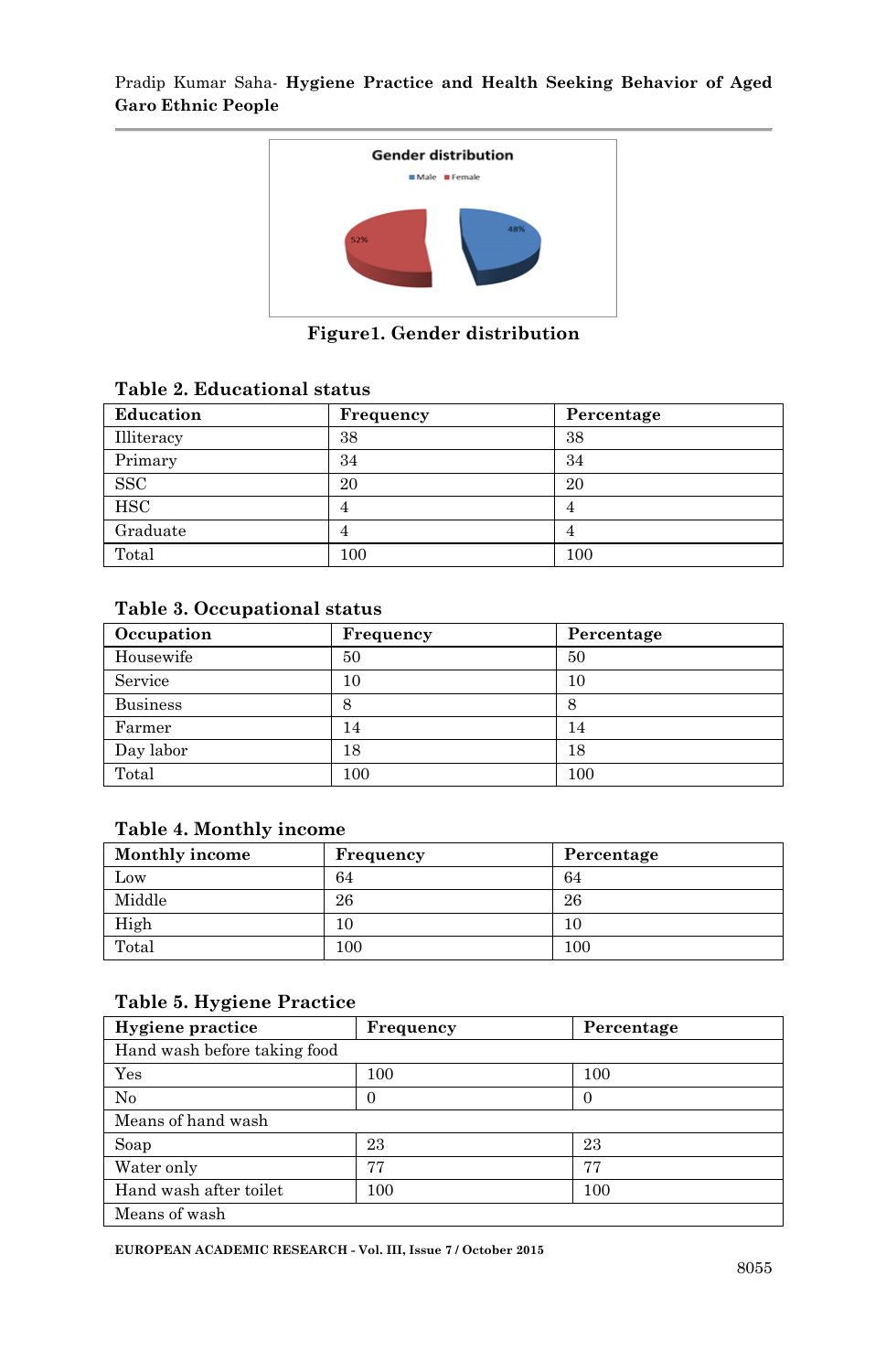#### Pradip Kumar Saha*-* **Hygiene Practice and Health Seeking Behavior of Aged Garo Ethnic People**

| Soap                 | 17  | 17  |
|----------------------|-----|-----|
| Water only           | 80  | 80  |
| Others               | 3   | 3   |
| Regular nail cutting |     |     |
| Yes                  | 12  | 12  |
| No                   | 88  | 88  |
| Total                | 100 | 100 |

| <b>Health Seeking Behavior</b> | Frequency | Percentage |
|--------------------------------|-----------|------------|
| Musculoskeletal problem        |           |            |
| Yes                            | 54        | 54         |
| No                             | 46        | 46         |
| Headache                       |           |            |
| Yes                            | 17        | 17         |
| No                             | 83        | 83         |
| Hypertension                   |           |            |
| Yes                            | 9         | 9          |
| No                             | 91        | 91         |
| Seeking consultation           |           |            |
| Govt. hospital                 | 52        | 52         |
| RMP/Traditional                | 48        | 48         |
| healer/Boiddya/Pharmacy        |           |            |
| Total                          | 100       | 100        |

### **Table 6. Health Seeking Behavior**

# **DISCUSSION**

There are as many as 30 tribal communities living at the different parts of Bangladesh [6]. The Garos are one of them. They mostly live in Mymensingh, Netrokona, Tangail, Sylhet and Sunamgonj districts of our country. It is also come to light that a large proportion of respondents (52%) normally get their health facility from Government hospital which was very much similar to another study conducted by Mullah S MA; Parveen N, Ahshanullah M [7]. The present study found all of respondents washed hand before taking food and after toileting. More than two third of them used only water before taking food. About 80% used water only after toileting. Most of them (88%) did not cut nail regularly. These findings showed similarity with Haque MM et al. in 2013 [8]. Actually availability, low cost, traditional belief, illiteracy force them to go traditional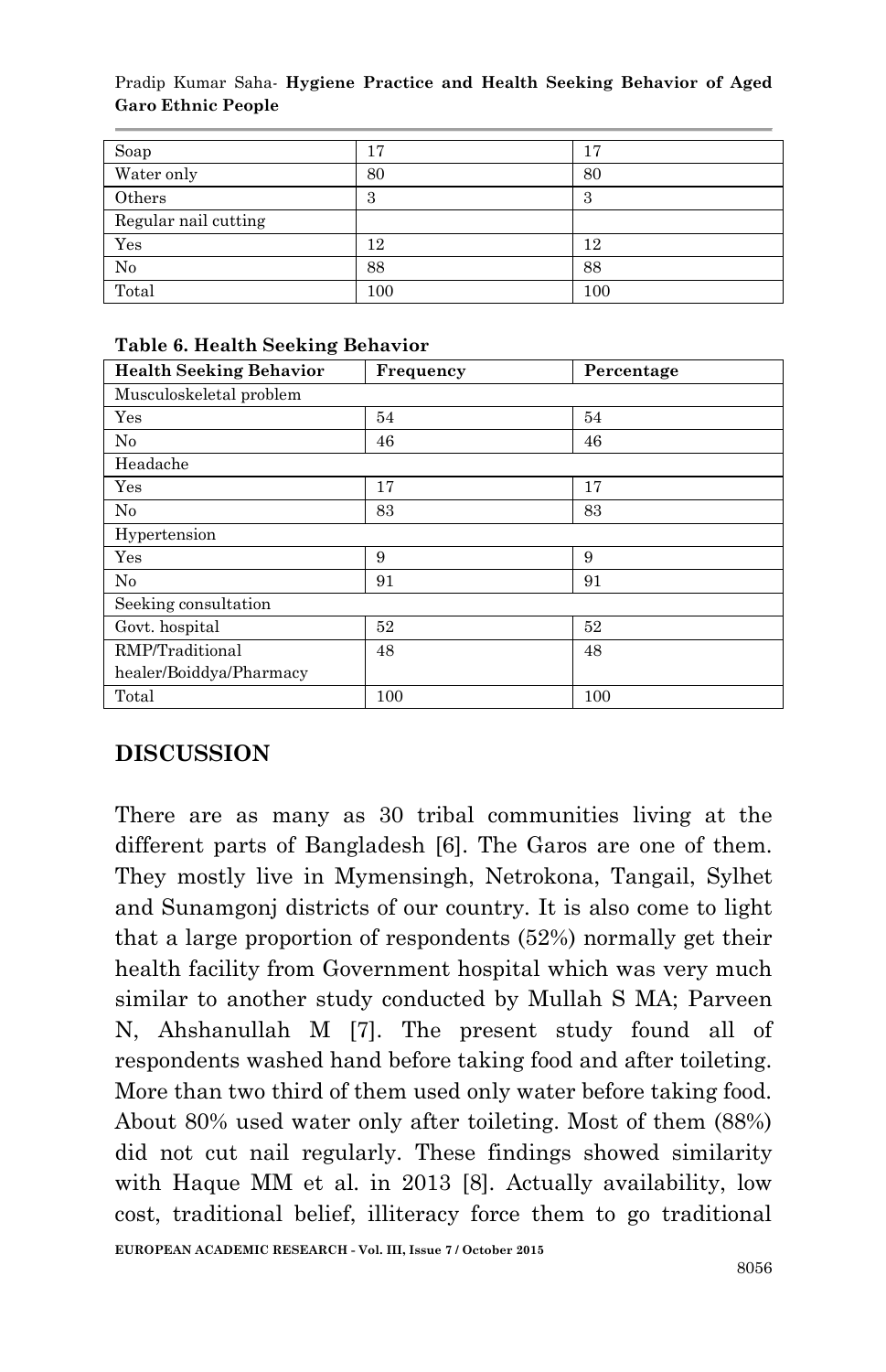healer. Effective and targeted health and hygiene education program among tribal population in our country could be undertaken for their better health status. Educational campaigns may promote better health compliance by improving awareness among the tribal community who are lagging behind.

# **CONCLUSION**

Hygiene practice and health seeking behavior was not satisfactory especially nail cutting and wash hand by means of water only. Accessibility to govt hospital needs to be increased.

## **REFERENCES**

- 1. Mohammad Muktader Moula et al Depression among elderly people in an old home. (MPH Dissertation)
- 2. Department of International Economics and social affairs: Periodical on Ageing United Nations, 1985
- 3. Milton SH. A Tribal Marriage. The Independent, 8 Aug, 2002.
- 4. Green LR, Selman C. Factors impacting food workers and managers safe food preparation practices: a qualitative study. Food Prot Trends 2005; 25: 981-90.
- 5. Pittet D. Improving adherence to hand hygiene practice: a multidisciplinary approach. Emerg Infect Dis 2001; 7: 234-40
- 6. Rabidas, Babul. Concern for Adibashis. Daily Star, 12 Aug'02.
- 7. Mullah S MA; Parveen N, Ahshanullah M. Demographic and health scenario of tribal people in Rangamati Sadar Thana. BRAC University Journal, vol. 5, no. 1, 2008, pp.25-35.